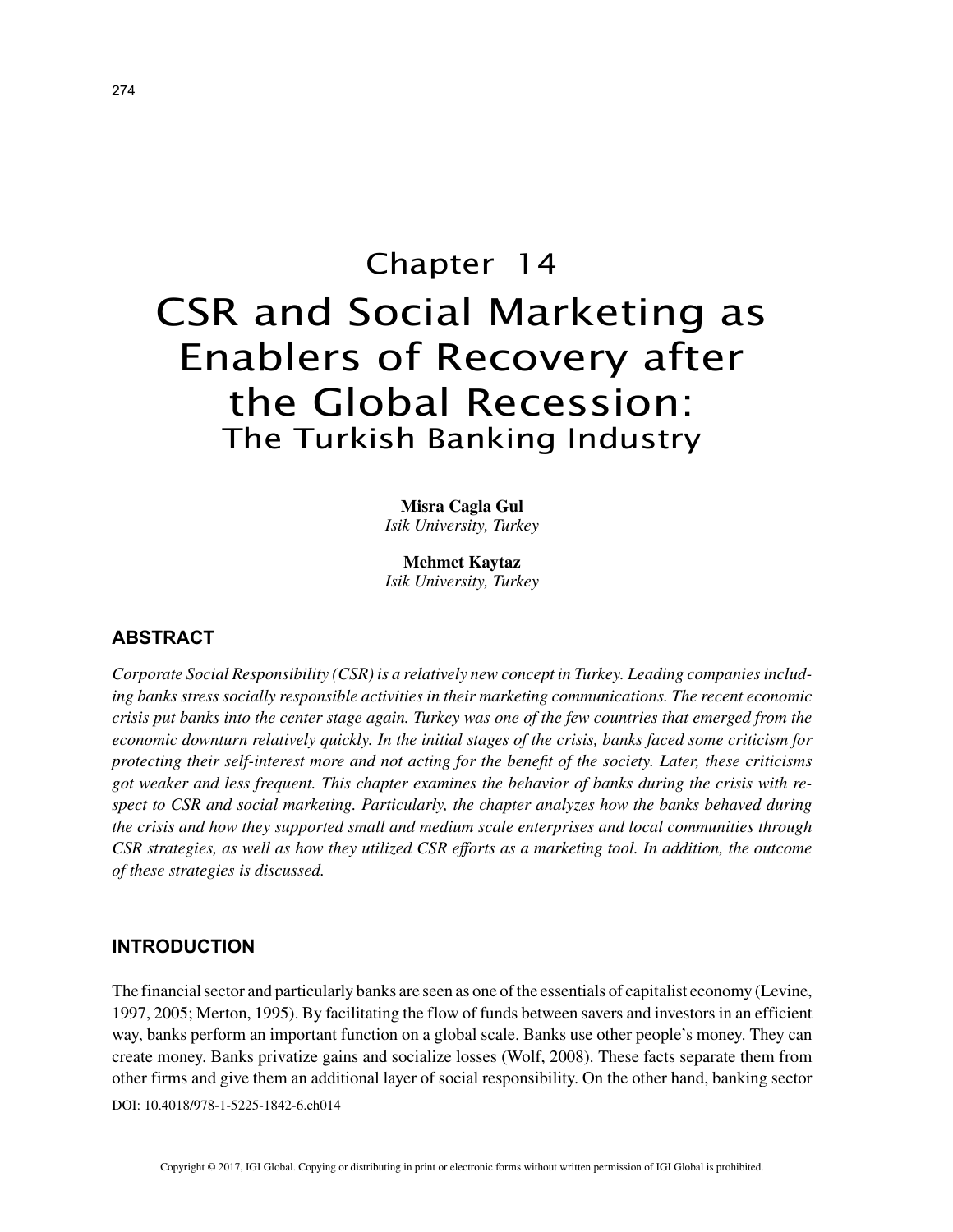#### *CSR and Social Marketing as Enablers of Recovery after the Global Recession*

all over the world has been slow in involving CSR in their corporate policies (Jeucken, 2001, 2004). The 2008 financial crisis highlighted CSR in banks and brought the whole banking industry into public debate (Decker & Sale, 2010).

The Turkish banking industry is not different from that in other countries. How they reconciled CSR and their lending policies during the 2008 crisis is an issue to be resolved. Indeed, CSR is a concept involving different dimensions. In this chapter, the concept of being "socially responsible", which the Turkish banks use a lot in their marketing activities, is taken as the main indicator of CSR.

The next section presents the objective of the chapter along with the description of the Turkish Banking Industry followed by a brief background section on CSR with special emphasis on banking. CSR as a marketing tool is then presented including a section on how some Turkish banks communicate their CSR activities. Afterwards, the economic crisis is described and the findings are discussed. The final section includes areas for future research and conclusion.

#### **TURKISH BANKING INDUSTRY**

Turkey underwent a deep economic and financial crisis in 2001. This crisis was a culmination of the years of wrong policies and delayed structural reforms. One of the reasons for this crisis to be severe was the almost total bankruptcy of banking industry. State owned banks acted with political motives more than commercial ones. Private banks concentrated just on financing the public sector, borrowing from the Central Bank and the public, and lending to the government. Consequently, some of the banks were taken over by the Savings Deposit Insurance Fund; eventually either their licenses were revoked, or they were merged, recapitalized and privatized. Before the crisis, there were a total of 81 banks, 61 of them were deposits banks. Now, the number of deposit banks is 31. The cost of the restructuring banking industry was about 30% of GDP. Some private banks that survived the crisis merged with other banks or sold some equity to international banks. Fortunately, the crisis and restructuring took place under international benevolent conditions. The new Central Bank Law and the Banking Law reduced political intervention greatly and established a fair competitive environment. Kaytaz and Gul (2014) argue that having experienced the 2001 crisis was one of the reasons why Turkey recovered from the 2008 recession relatively quickly.

The banks are classified as deposit, participation (Islamic), investment, and development banks. There are 31 deposit banks and they have almost 92% of total banking assets (Bank Association of Turkey, 2001). Seven of these 31 banks own 73% of the banking assets; they are classified as large-scale banks.

This chapter analyzes the CSR practices of these seven large banks. Three of them are state-owned banks. The board of directors is appointed by the government. These banks have economic and social responsibilities assigned by law. Ziraat (Agricultural) Bank is the main channel for distributing subsidized loans to farmers. Halkbank (People's Bank) is specialized in SME loans. Vakifbank (Foundations Bank) is established by charitable foundations, most of which dates back to Ottoman era. The state owned banks are expected to behave like any other profit-oriented bank. However, on top of this, they have to perform some social duties. They have 28% of the total banking assets (Bank Association of Turkey, 2001). The four private banks own 45% of the bank assets. The largest is Isbank with 13.29% of total assets. Its ownership is a special case. It was the first national private bank in Turkey after the founding the Turkish Republic in 1923. Majority shareholders are its employees and pensioners. A part of the shares is owned by a political party, but dividends go to some public cultural institutions. The other three